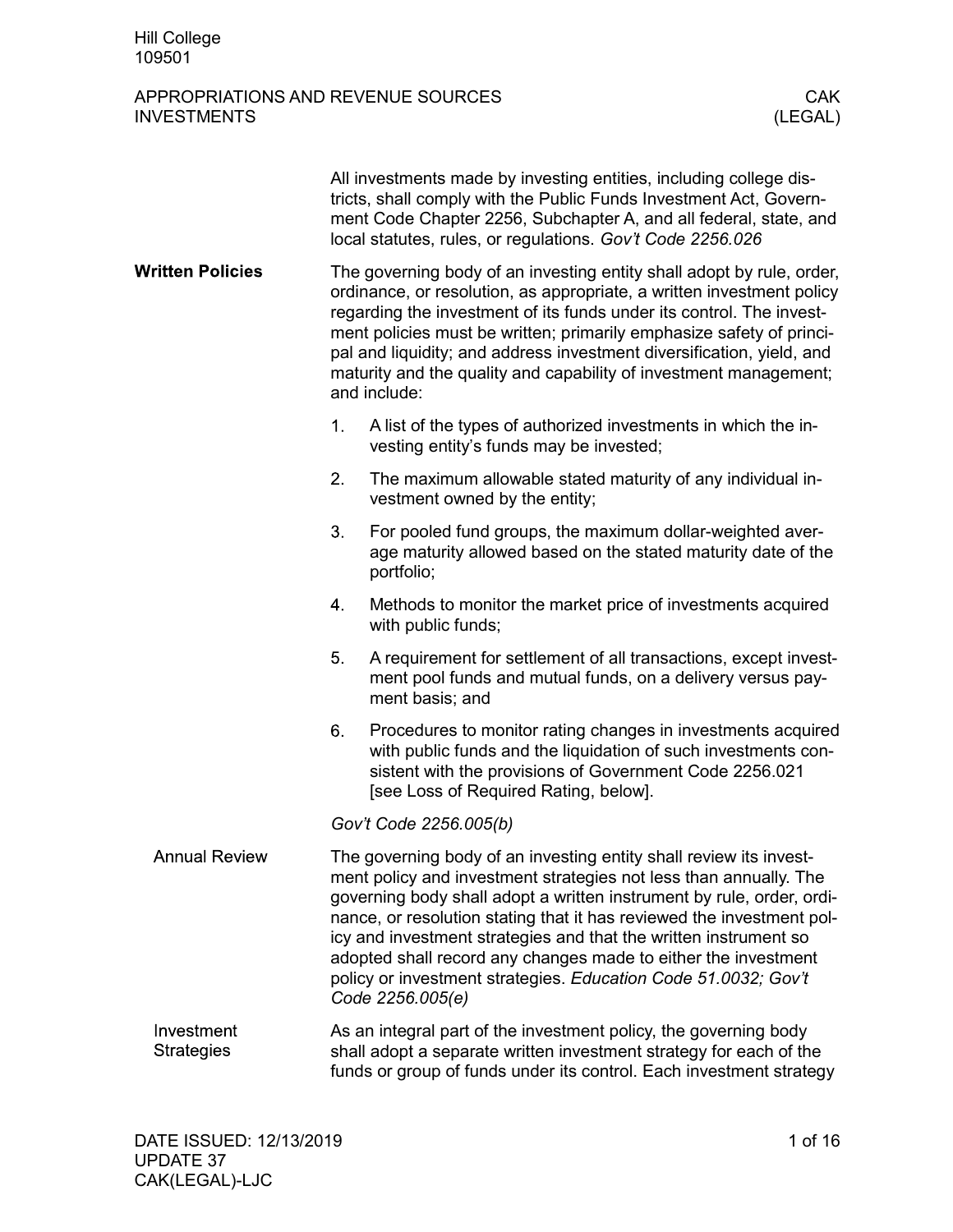|                                                    |    | must describe the investment objectives for the particular fund us-<br>ing the following priorities in order of importance:                                                                                                                                                                                                                                                                                                                                                                                                                                                                                                                                                                                                                                                                                                                                                                                                                                                                                                                                                                                                                                                                                                                                                                                                                                                                                                                                                                                                                                |
|----------------------------------------------------|----|------------------------------------------------------------------------------------------------------------------------------------------------------------------------------------------------------------------------------------------------------------------------------------------------------------------------------------------------------------------------------------------------------------------------------------------------------------------------------------------------------------------------------------------------------------------------------------------------------------------------------------------------------------------------------------------------------------------------------------------------------------------------------------------------------------------------------------------------------------------------------------------------------------------------------------------------------------------------------------------------------------------------------------------------------------------------------------------------------------------------------------------------------------------------------------------------------------------------------------------------------------------------------------------------------------------------------------------------------------------------------------------------------------------------------------------------------------------------------------------------------------------------------------------------------------|
|                                                    | 1. | Understanding of the suitability of the investment to the finan-<br>cial requirements of the entity;                                                                                                                                                                                                                                                                                                                                                                                                                                                                                                                                                                                                                                                                                                                                                                                                                                                                                                                                                                                                                                                                                                                                                                                                                                                                                                                                                                                                                                                       |
|                                                    | 2. | Preservation and safety of principal;                                                                                                                                                                                                                                                                                                                                                                                                                                                                                                                                                                                                                                                                                                                                                                                                                                                                                                                                                                                                                                                                                                                                                                                                                                                                                                                                                                                                                                                                                                                      |
|                                                    | 3. | Liquidity;                                                                                                                                                                                                                                                                                                                                                                                                                                                                                                                                                                                                                                                                                                                                                                                                                                                                                                                                                                                                                                                                                                                                                                                                                                                                                                                                                                                                                                                                                                                                                 |
|                                                    | 4. | Marketability of the investment if the need arises to liquidate<br>the investment before maturity;                                                                                                                                                                                                                                                                                                                                                                                                                                                                                                                                                                                                                                                                                                                                                                                                                                                                                                                                                                                                                                                                                                                                                                                                                                                                                                                                                                                                                                                         |
|                                                    | 5. | Diversification of the investment portfolio; and                                                                                                                                                                                                                                                                                                                                                                                                                                                                                                                                                                                                                                                                                                                                                                                                                                                                                                                                                                                                                                                                                                                                                                                                                                                                                                                                                                                                                                                                                                           |
|                                                    | 6. | Yield.                                                                                                                                                                                                                                                                                                                                                                                                                                                                                                                                                                                                                                                                                                                                                                                                                                                                                                                                                                                                                                                                                                                                                                                                                                                                                                                                                                                                                                                                                                                                                     |
|                                                    |    | Gov't Code 2256.005(d)                                                                                                                                                                                                                                                                                                                                                                                                                                                                                                                                                                                                                                                                                                                                                                                                                                                                                                                                                                                                                                                                                                                                                                                                                                                                                                                                                                                                                                                                                                                                     |
| <b>Investment Officer</b>                          |    | Each investing entity shall designate, by rule, order, ordinance, or<br>resolution, as appropriate, one or more officers or employees as in-<br>vestment officer to be responsible for the investment of its funds<br>consistent with the investment policy adopted by the entity. If the<br>governing body of an investing entity has contracted with another<br>investing entity to invest its funds, the investment officer of the<br>other investing entity is considered to be the investment officer of<br>the first investing entity for purposes of Government Code Chapter<br>2256. Authority granted to a person to invest an entity's funds is ef-<br>fective until rescinded by the investing entity, until the expiration of<br>the officer's term or the termination of the person's employment by<br>the investing entity, or if an investment management firm, until the<br>expiration of the contract with the investing entity. In the administra-<br>tion of the duties of an investment officer, the person designated as<br>investment officer shall exercise the judgment and care, under pre-<br>vailing circumstances, that a prudent person would exercise in the<br>management of the person's own affairs, but the governing body of<br>the investing entity retains the ultimate responsibility as fiduciaries<br>of the assets of the investing entity. Unless authorized by law, a<br>person may not deposit, withdraw, transfer, or manage in any other<br>manner the funds of the investing entity. Gov't Code 2256.005(f) |
|                                                    |    | Government Code Chapter 2256 does not prohibit an investing en-<br>tity or investment officer from using the entity's employees or the<br>services of a contractor of the entity to aid the investment officer in<br>the execution of the officer's duties under Government Code Chap-<br>ter 2256. Gov't Code 2256.003(c)                                                                                                                                                                                                                                                                                                                                                                                                                                                                                                                                                                                                                                                                                                                                                                                                                                                                                                                                                                                                                                                                                                                                                                                                                                 |
| <b>Investment Training</b><br><b>Board Members</b> |    | Each member of the governing board of a state agency and its in-<br>vestment officer shall attend at least one training session relating to<br>the person's responsibilities under the Public Funds Investment Act                                                                                                                                                                                                                                                                                                                                                                                                                                                                                                                                                                                                                                                                                                                                                                                                                                                                                                                                                                                                                                                                                                                                                                                                                                                                                                                                         |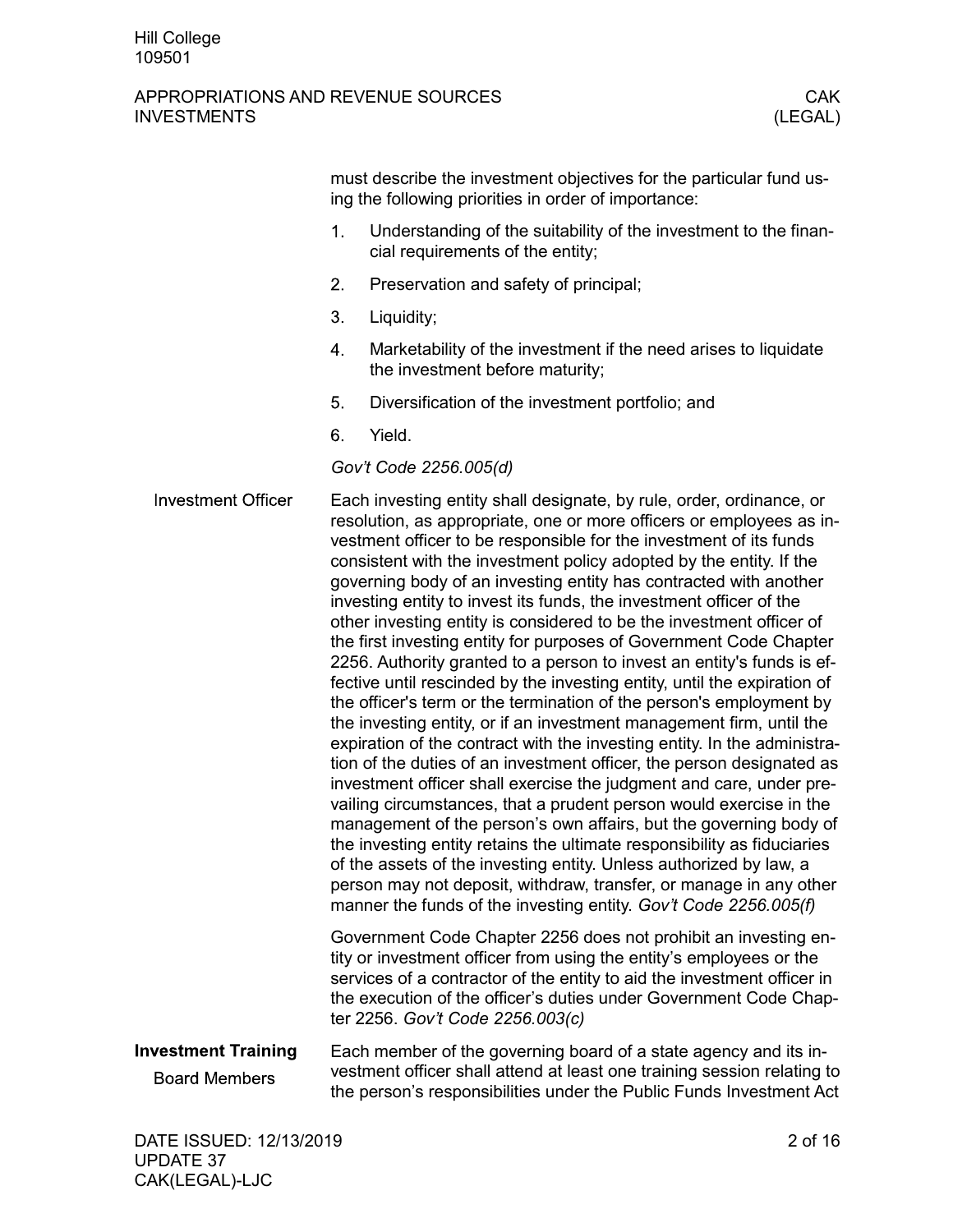|                                          | within six months after taking office or assuming duties. The Coor-<br>dinating Board shall provide the training under Government Code<br>2256.007. The training must include education in:                                                                                                                                                                                                                                                                                                                                                                                                                         |  |  |  |  |
|------------------------------------------|---------------------------------------------------------------------------------------------------------------------------------------------------------------------------------------------------------------------------------------------------------------------------------------------------------------------------------------------------------------------------------------------------------------------------------------------------------------------------------------------------------------------------------------------------------------------------------------------------------------------|--|--|--|--|
|                                          | 1.<br>Investment controls;                                                                                                                                                                                                                                                                                                                                                                                                                                                                                                                                                                                          |  |  |  |  |
|                                          | 2.<br>Security risks;                                                                                                                                                                                                                                                                                                                                                                                                                                                                                                                                                                                               |  |  |  |  |
|                                          | 3.<br>Strategy risks;                                                                                                                                                                                                                                                                                                                                                                                                                                                                                                                                                                                               |  |  |  |  |
|                                          | 4.<br>Market risks;                                                                                                                                                                                                                                                                                                                                                                                                                                                                                                                                                                                                 |  |  |  |  |
|                                          | 5.<br>Diversification of investment portfolio; and                                                                                                                                                                                                                                                                                                                                                                                                                                                                                                                                                                  |  |  |  |  |
|                                          | 6.<br>Compliance with the Public Funds Investment Act.                                                                                                                                                                                                                                                                                                                                                                                                                                                                                                                                                              |  |  |  |  |
|                                          | The investment officer shall attend a training session not less than<br>once each state fiscal biennium and may receive training from any<br>independent source approved by the governing body of the state<br>agency. The investment officer shall prepare a report on the Public<br>Funds Investment Act and deliver it to the governing body of the<br>state agency no later than the 180th day after the last day of each<br>regular session of the legislature.                                                                                                                                                |  |  |  |  |
|                                          | Gov't Code 2256.007                                                                                                                                                                                                                                                                                                                                                                                                                                                                                                                                                                                                 |  |  |  |  |
| <b>Other College</b><br><b>Officials</b> | The treasurer, the chief financial officer if the treasurer is not the<br>chief financial officer, and the investment officer of a local govern-<br>ment shall:                                                                                                                                                                                                                                                                                                                                                                                                                                                     |  |  |  |  |
|                                          | 1.<br>Attend at least one training session from an independent<br>source approved by the governing body of the local govern-<br>ment or a designated investment committee advising the in-<br>vestment officer as provided for in the investment policy of the<br>local government and containing at least ten hours of instruc-<br>tion relating to the treasurer's or officer's responsibilities under<br>Government Code Chapter 2256, Subchapter A within 12<br>months after taking office or assuming duties; and                                                                                              |  |  |  |  |
|                                          | 2.<br>Attend an investment training session not less than once in a<br>two-year period that begins on the first day of that local gov-<br>ernment's fiscal year and consists of the two consecutive fis-<br>cal years after that date, and receive not less than ten hours<br>of instruction relating to investment responsibilities under<br>Chapter 2256, Subchapter A from an independent source ap-<br>proved by the governing body of the local government or a<br>designated investment committee advising the investment of-<br>ficer as provided for in the investment policy of the local gov-<br>ernment. |  |  |  |  |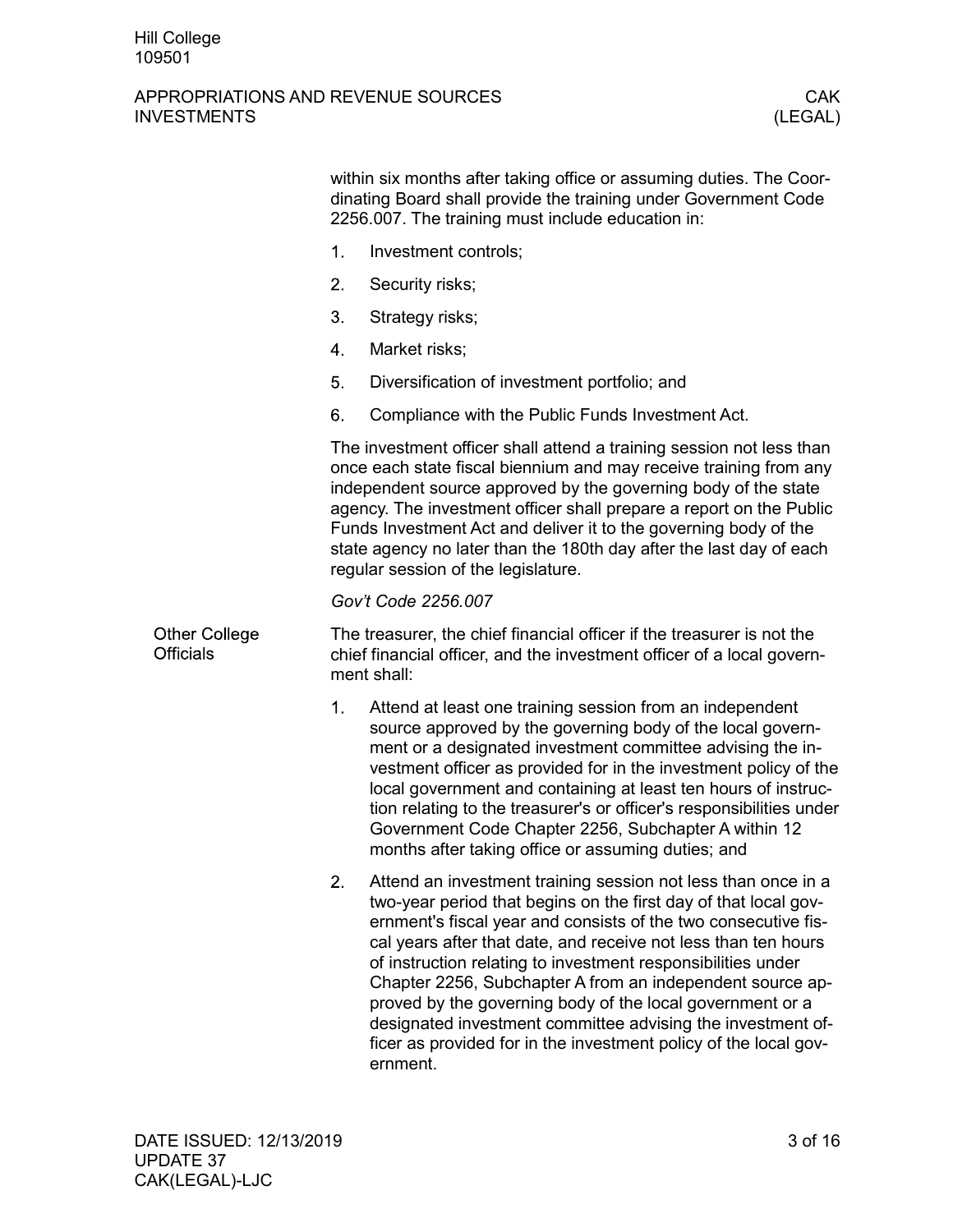### APPROPRIATIONS AND REVENUE SOURCES AND CAKE CAKE A LOCAL CAKE CAKE A LOCAL CAKE A LOCAL CAKE CAKE A LOCAL CAKE INVESTMENTS (LEGAL)

The training must include education in investment controls, security risks, strategy risks, market risks, diversification of investment portfolio, and compliance with Government Code Chapter 2256.

*Gov't Code 2256.008(a), (c)*

- **Standard of Care** Investments shall be made with judgment and care, under prevailing circumstances, that a person of prudence, discretion, and intelligence would exercise in the management of his or her own affairs, not for speculation, but for investment, considering the probable safety of capital and the probable income to be derived. Investment of funds shall be governed by the following objectives in order of priority:
	- $1.$ Preservation and safety of principal;
	- $2.$ Liquidity; and
	- 3. Yield.

In determining whether an investment officer has exercised prudence with respect to an investment decision, the following shall be taken into consideration:

- The investment of all funds, or funds under the entity's control  $1<sup>1</sup>$ over which the officer had responsibility rather than a consideration as to the prudence of a single investment; and
- $2.$ Whether the investment decision was consistent with the written investment policy of the entity.

#### *Gov't Code 2256.006*

- Personal Interest An investment officer of an entity who has a personal business relationship with a business organization offering to engage in an investment transaction with the entity shall file a statement disclosing that personal business interest. An investment officer who is related within the second degree by affinity or consanguinity, as determined by Government Code Chapter 573, to an individual seeking to sell an investment to the investment officer's entity shall file a statement disclosing that relationship. A required statement must be filed with the Texas Ethics Commission and the governing body of the entity. For purposes of this policy, an investment officer has a personal business relationship with a business organization if:
	- The investment officer owns ten percent or more of the voting  $1<sub>1</sub>$ stock or shares of the business organization or owns \$5,000 or more of the fair market value of the business organization;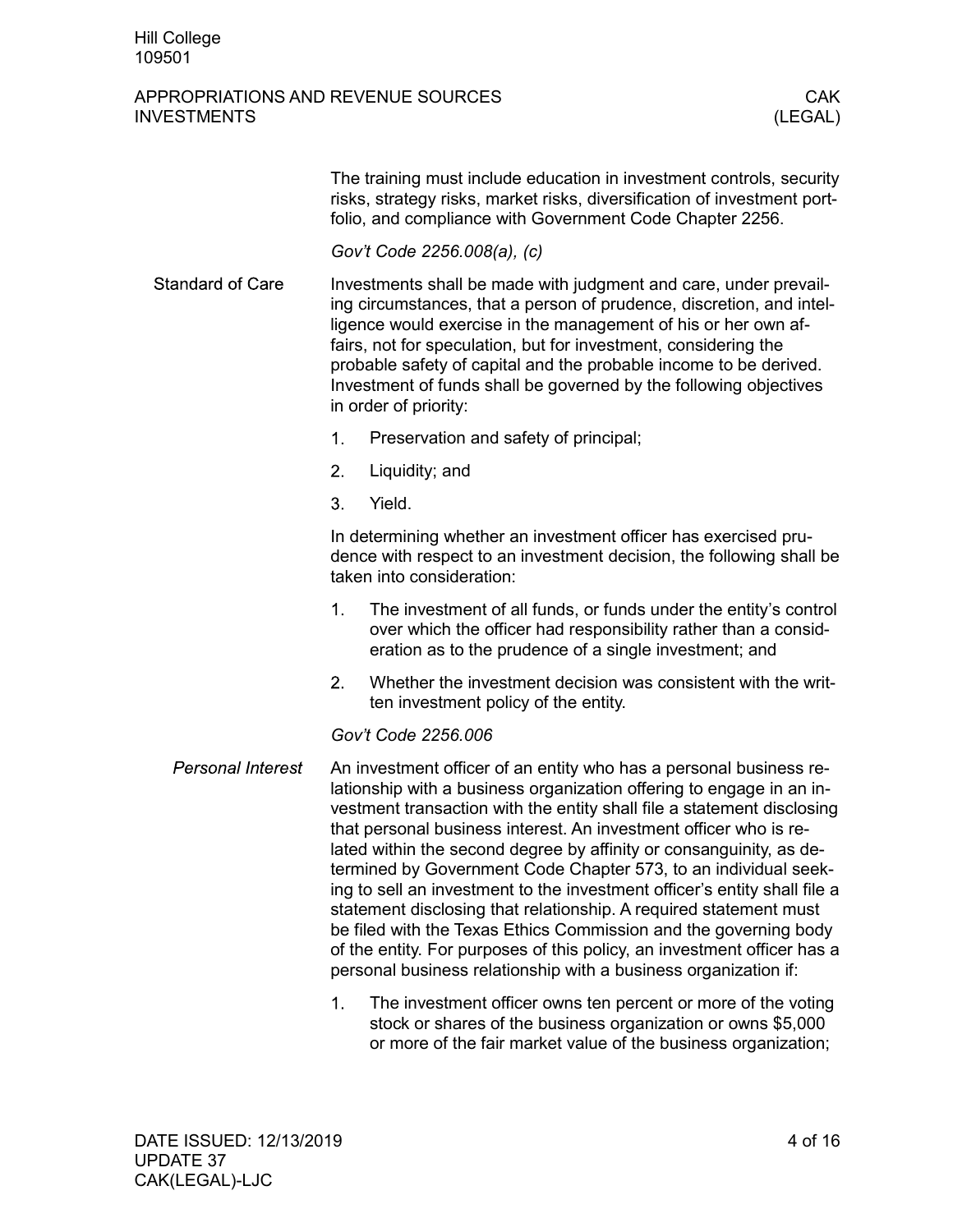#### APPROPRIATIONS AND REVENUE SOURCES AND CONSIDER THE REVENUE SOURCES AND CAK INVESTMENTS (LEGAL)

- $2.$ Funds received by the investment officer from the business organization exceed ten percent of the investment officer's gross income for the previous year; or
- $3<sub>1</sub>$ The investment officer has acquired from the business organization during the previous year investments with a book value of \$2,500 or more for the personal account of the investment officer.

### *Gov't Code 2256.005(i)*

- **Quarterly Reports** Not less than quarterly, the investment officer shall prepare and submit to the governing body of the entity a written report of investment transactions for all funds covered by the Public Funds Investment Act for the preceding reporting period. This report shall be presented not less than quarterly to the governing body and the chief executive officer of the entity within a reasonable time after the end of the period. The report must:
	- $1.$ Describe in detail the investment position of the entity on the date of the report;
	- $2<sub>1</sub>$ Be prepared jointly by all investment officers of the entity;
	- 3. Be signed by each investment officer of the entity;
	- 4. Contain a summary statement for each pooled fund group (i.e., each internally created fund of an investing entity in which one or more institutional accounts of the investing entity are invested) that states the:
		- Beginning market value for the reporting period;  $a<sub>r</sub>$
		- $b_{-}$ Ending market value for the period; and
		- $C<sub>1</sub>$ Fully accrued interest for the reporting period;
	- 5. State the book value and market value of each separately invested asset at the end of the reporting period by the type of asset and fund type invested;
	- 6. State the maturity date of each separately invested asset that has a maturity date;
	- $7.$ State the account or fund or pooled group fund in the state agency or local government for which each individual investment was acquired; and
	- 8. State the compliance of the investment portfolio of the state agency or local government as it relates to the investment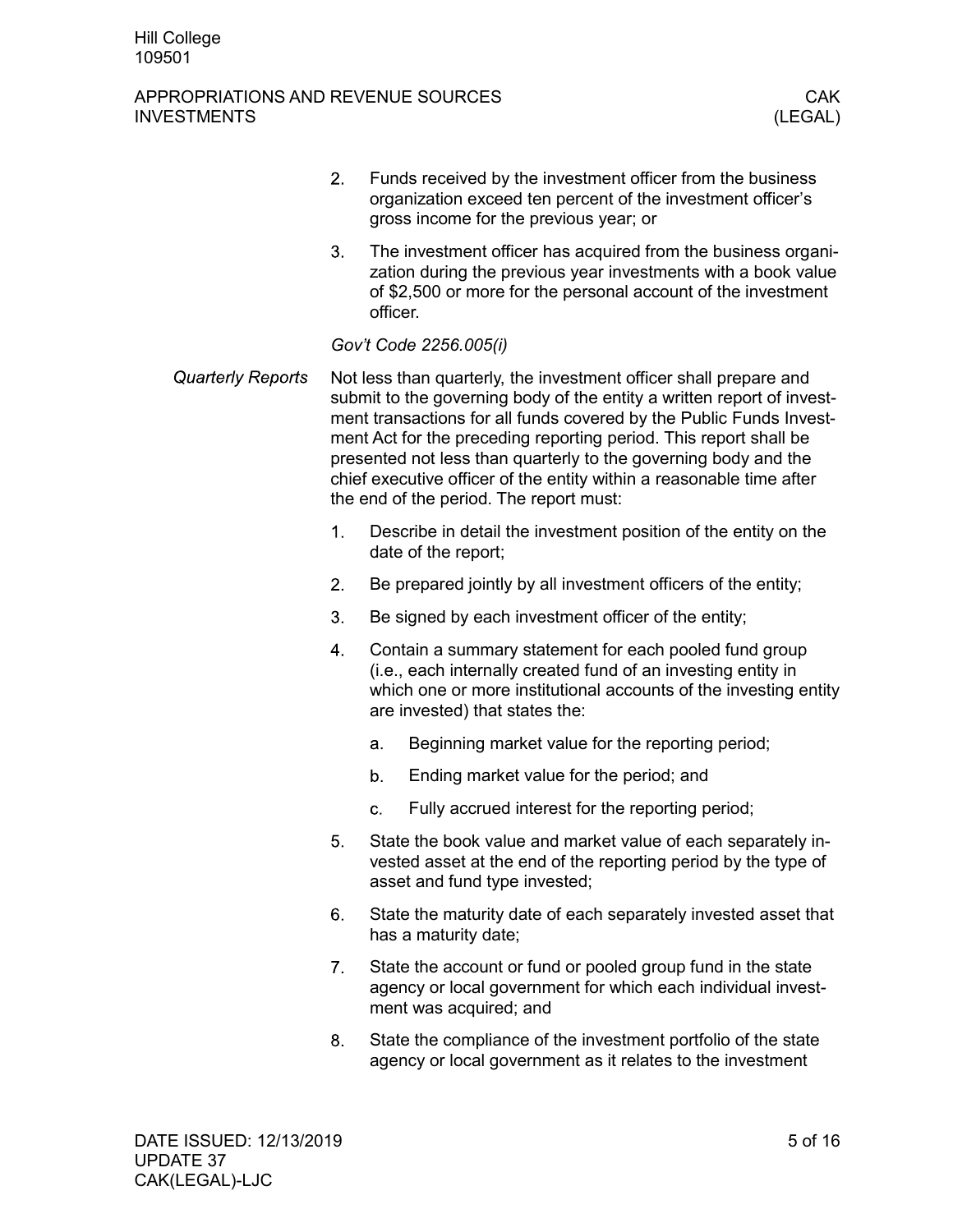|                                         | strategy expressed in the agency's or local government's in-<br>vestment policy and relevant provisions of Government Code<br>Chapter 2256.                                                                                                                                                                                                                                                                                                                                                                                                                                                                                                                                                                                                                        |
|-----------------------------------------|--------------------------------------------------------------------------------------------------------------------------------------------------------------------------------------------------------------------------------------------------------------------------------------------------------------------------------------------------------------------------------------------------------------------------------------------------------------------------------------------------------------------------------------------------------------------------------------------------------------------------------------------------------------------------------------------------------------------------------------------------------------------|
|                                         | If the entity invests in other than money market mutual funds, in-<br>vestment pools or accounts offered by its depository bank in the<br>form of certificates of deposit, or money market accounts or similar<br>accounts, the reports prepared by the investment officer under<br>Government Code Chapter 2256 shall be formally reviewed at<br>least annually by an independent auditor, and the result of the re-<br>view shall be reported to the governing body by that auditor.                                                                                                                                                                                                                                                                             |
|                                         | Education Code 51.0032; Gov't Code 2256.001(9), .023                                                                                                                                                                                                                                                                                                                                                                                                                                                                                                                                                                                                                                                                                                               |
| <b>Selection of Broker</b>              | The governing body of an entity subject to Government Code<br>Chapter 2256, Subchapter A or a designated investment commit-<br>tee, shall, at least annually, review, revise, and adopt a list of quali-<br>fied brokers that are authorized to engage in investment transac-<br>tions with the entity. Gov't Code 2256.025                                                                                                                                                                                                                                                                                                                                                                                                                                        |
| <b>Authorized</b><br><b>Investments</b> | Each governing body of a local government or a state agency may<br>purchase, sell, and invest its funds and funds under its control in<br>investments described below, in compliance with investment poli-<br>cies approved by the governing body and according to the stand-<br>ard of care set out in this policy. The governing body of an invest-<br>ing entity may specify in its investment policy that any investment<br>authorized by Government Code Chapter 2256 is not suitable. In-<br>vestments may be made directly by the governing body or by a<br>nonprofit corporation acting on behalf of the governing body or an<br>investment pool acting on behalf of two or more local governments,<br>state agencies, or a combination of those entities. |
|                                         | In the exercise of these powers, the governing body of an investing<br>entity may contract with an investment management firm registered<br>under the Investment Advisers Act of 1940 (15 U.S.C. Section 80b-<br>1 et seq.) or with the State Securities Board to provide for the in-<br>vestment and management of its public funds or other funds under<br>its control. A contract made for such purpose may not be for a term<br>longer than two years. A renewal or extension of the contract must<br>be made by the governing body of an investing entity by order, or-<br>dinance, or resolution.                                                                                                                                                            |
|                                         | Gov't Code 2256.003(a)–(b), .005(j)                                                                                                                                                                                                                                                                                                                                                                                                                                                                                                                                                                                                                                                                                                                                |
| Obligations                             | Except as provided below, the following are authorized investments<br>under the Public Funds Investment Act:                                                                                                                                                                                                                                                                                                                                                                                                                                                                                                                                                                                                                                                       |
|                                         | 1.<br>Obligations, including letters of credit, of the United States or<br>its agencies and instrumentalities, including the Federal<br>Home Loan Banks;                                                                                                                                                                                                                                                                                                                                                                                                                                                                                                                                                                                                           |
| DATE ISSUED: 12/13/2019                 | 6 of 16                                                                                                                                                                                                                                                                                                                                                                                                                                                                                                                                                                                                                                                                                                                                                            |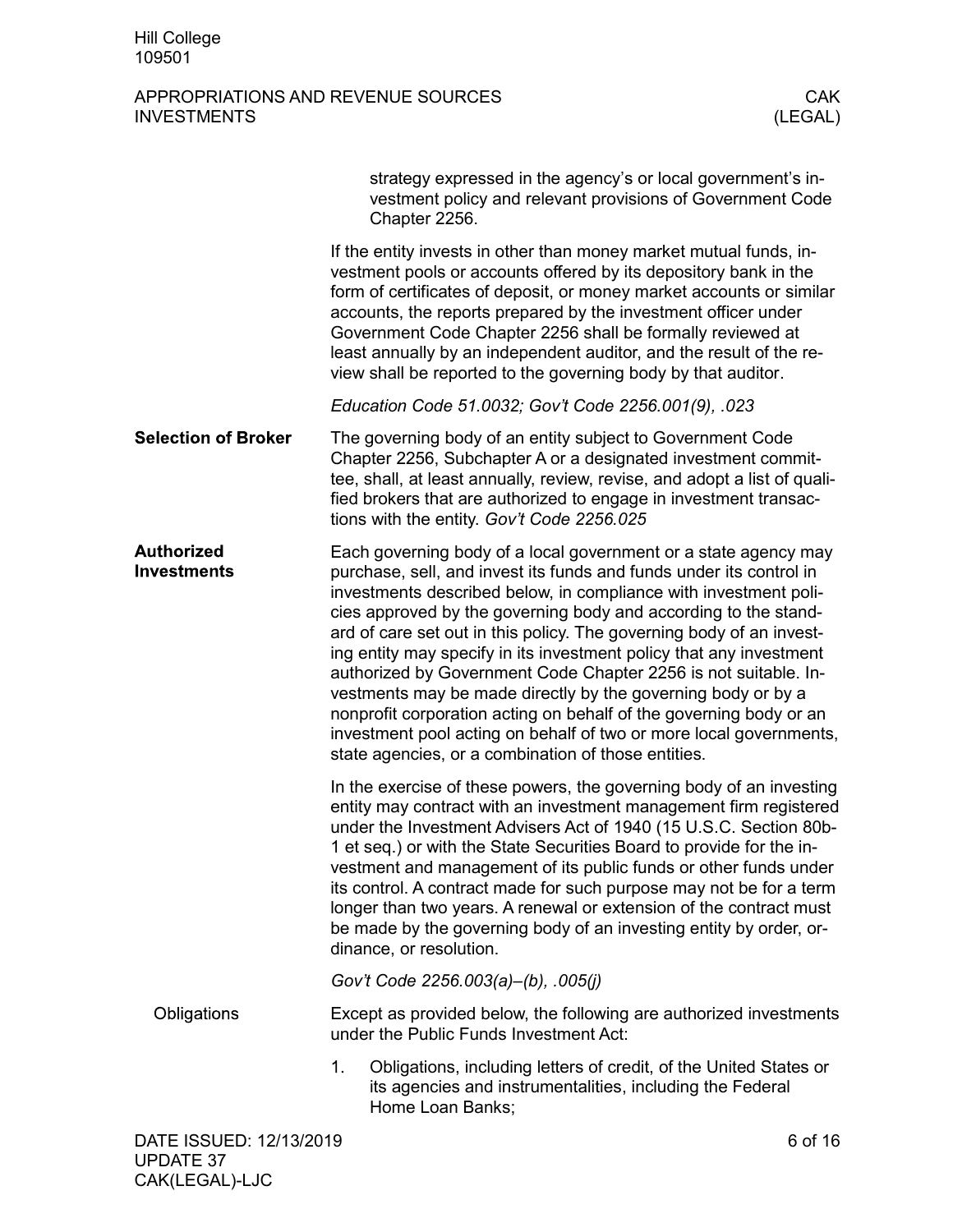#### APPROPRIATIONS AND REVENUE SOURCES AND CONSIDER THE REVENUE SOURCES AND CAK INVESTMENTS (LEGAL)

- $2.$ Direct obligations of this state or its agencies and instrumentalities;
- $3<sub>1</sub>$ Collateralized mortgage obligations directly issued by a federal agency or instrumentality of the United States, the underlying security for which is guaranteed by an agency or instrumentality of the United States;
- Other obligations, the principal and interest of which are un-4. conditionally guaranteed or insured by, or backed by the full faith and credit of, the state of Texas, the United States, or their respective agencies and instrumentalities, including obligations that are fully guaranteed or insured by the Federal Deposit Insurance Corporation (FDIC) or by the explicit full faith and credit of the United States;
- 5. Obligations of states, agencies, counties, cities, and other political subdivisions of any state rated as to investment quality by a nationally recognized investment rating firm not less than A or its equivalent;
- 6. Bonds issued, assumed, or guaranteed by the state of Israel;
- $7.$ Interest-bearing banking deposits that are guaranteed or insured by:
	- a. The FDIC or its successor; or
	- $b<sub>1</sub>$ The National Credit Union Share Insurance Fund or its successor; and
- 8. Interest-bearing banking deposits other than those described by item 7 if:
	- The funds invested in the banking deposits are invested a. through a broker with a main office or branch office in this state that the investing entity selects from a list the governing body or designated investment committee of the entity adopts as required by Government Code 2256.025 or a depository institution with a main office or branch office in this state that the investing entity selects;
	- The selected broker or depository institution arranges for  $b_{-}$ the deposit of the funds in the banking deposits in one or more federally insured depository institutions, regardless of where located, for the investing entity's account;
	- The full amount of the principal and accrued interest of  $\mathbf{C}$ the banking deposits is insured by the United States or an instrumentality of the United States; and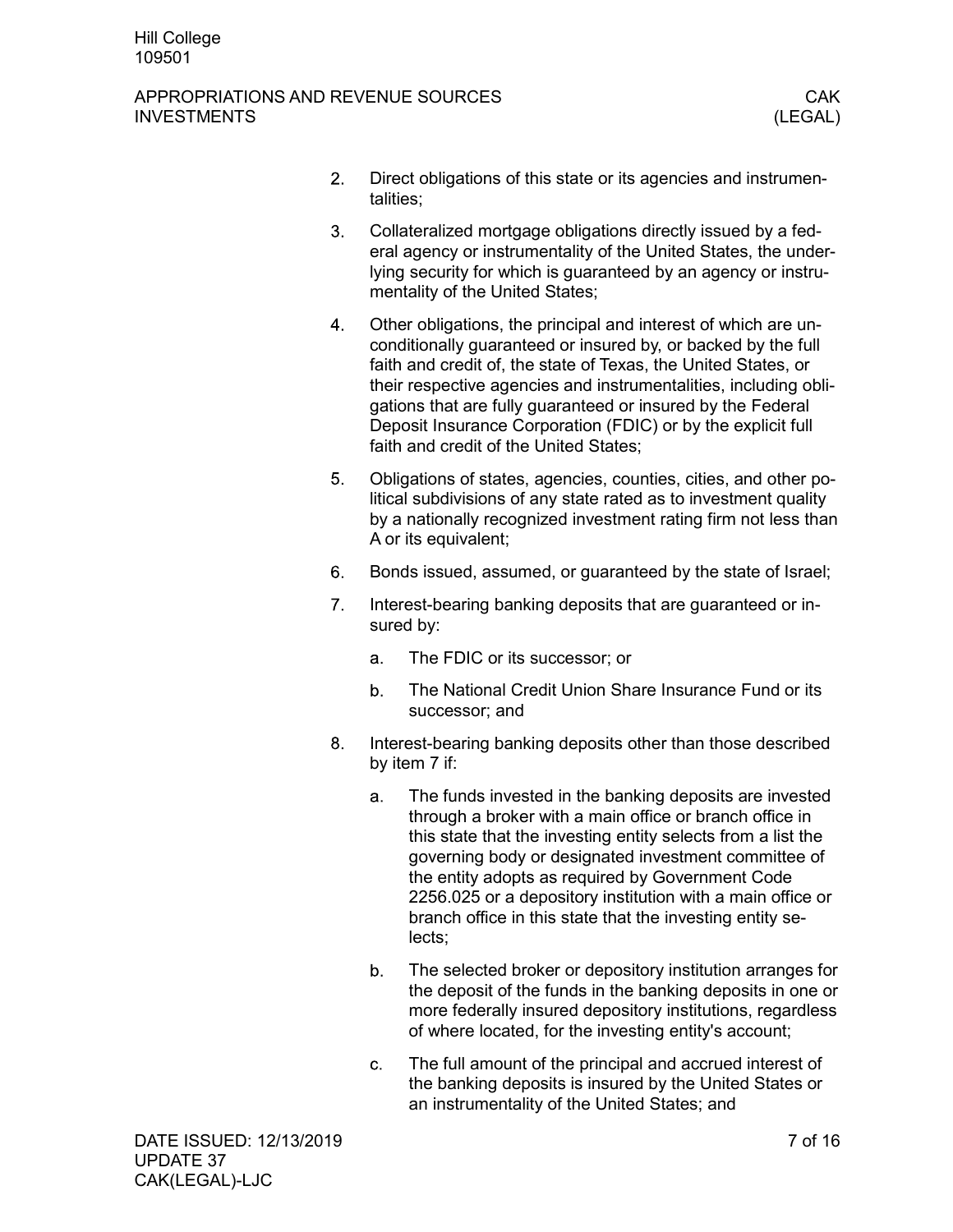### APPROPRIATIONS AND REVENUE SOURCES CAK **INVESTMENTS**

|                                                      |    | d. | The investing entity appoints as the entity's custodian of<br>the banking deposits issued for the entity's account the<br>selected depository institution, an entity described by<br>Government Code 2257.041(d), or a clearing broker<br>dealer registered with the Securities and Exchange<br>Commission and operating under Securities and Ex-<br>change Commission Rule 15c3-3 (17 C.F.R. 240.15c3-<br>3). |
|------------------------------------------------------|----|----|----------------------------------------------------------------------------------------------------------------------------------------------------------------------------------------------------------------------------------------------------------------------------------------------------------------------------------------------------------------------------------------------------------------|
|                                                      |    |    | Gov't Code 2256.009(a)                                                                                                                                                                                                                                                                                                                                                                                         |
|                                                      |    |    | The following investments are not authorized:                                                                                                                                                                                                                                                                                                                                                                  |
|                                                      | 1. |    | Obligations whose payment represents the coupon payments<br>on the outstanding principal balance of the underlying mort-<br>gage-backed security collateral and pays no principal.                                                                                                                                                                                                                             |
|                                                      | 2. |    | Obligations whose payment represents the principal stream of<br>cash flow from the underlying mortgage-backed security col-<br>lateral and bears no interest.                                                                                                                                                                                                                                                  |
|                                                      | 3. |    | Collateralized mortgage obligations that have a stated final<br>maturity date of greater than ten years.                                                                                                                                                                                                                                                                                                       |
|                                                      | 4. |    | Collateralized mortgage obligations the interest rate of which<br>is determined by an index that adjusts opposite to the<br>changes in a market index.                                                                                                                                                                                                                                                         |
|                                                      |    |    | Gov't Code 2256.009(b)                                                                                                                                                                                                                                                                                                                                                                                         |
| Certificates of<br>Deposit and Share<br>Certificates |    |    | A certificate of deposit or share certificate is an authorized invest-<br>ment if the certificate is issued by a depository institution that has<br>its main office or a branch office in Texas and is:                                                                                                                                                                                                        |
|                                                      | 1. |    | Guaranteed or insured by the FDIC or its successor or the<br>National Credit Union Share Insurance Fund or its successor;                                                                                                                                                                                                                                                                                      |
|                                                      | 2. |    | Secured by obligations described by Government Code<br>2256.009(a) above, including mortgage-backed securities di-<br>rectly issued by a federal agency or instrumentality that have<br>a market value of not less than the principal amount of the<br>certificates, but excluding those mortgage-backed securities<br>of the nature described by Section 2256.009(b); or                                      |
|                                                      | 3. |    | Secured in accordance with Government Code Chapter 2257<br>or in any other manner and amount provided by law for the<br>deposits of the investing entity.                                                                                                                                                                                                                                                      |

In addition to the authority to invest funds in certificates of deposit under the previous section, an investment in certificates of deposit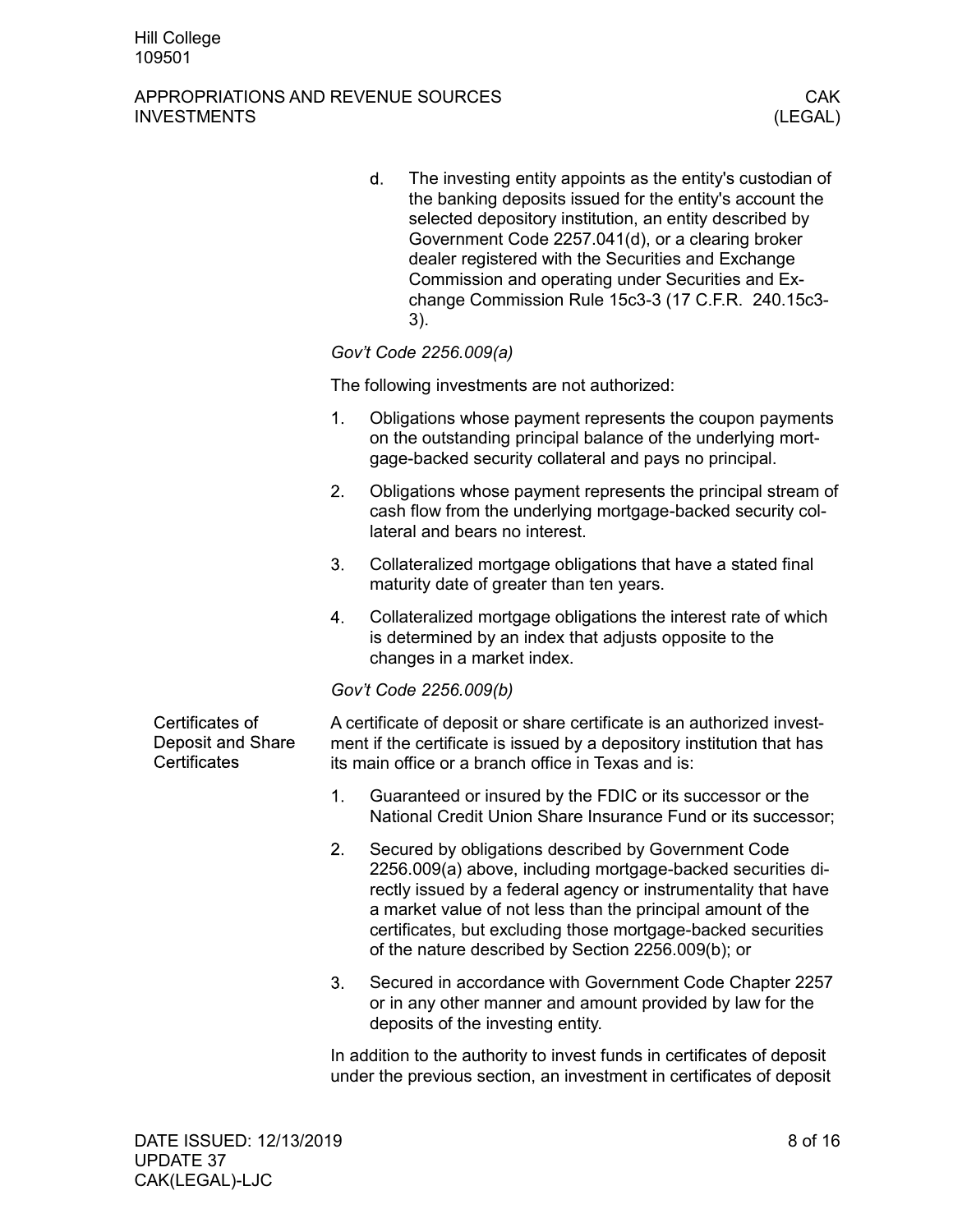|                          | made in accordance with the following conditions is an authorized<br>investment under Government Code 2256.010: |                                                                                                                                                                                                                                                                                                                                                                                                                                                                |         |  |
|--------------------------|-----------------------------------------------------------------------------------------------------------------|----------------------------------------------------------------------------------------------------------------------------------------------------------------------------------------------------------------------------------------------------------------------------------------------------------------------------------------------------------------------------------------------------------------------------------------------------------------|---------|--|
|                          | 1.                                                                                                              | The funds are invested by an investing entity through a broker<br>that has its main office or a branch office in this state and is<br>selected from a list adopted by the investing entity as required<br>by Government Code 2256.025, or a depository institution<br>that has its main office or a branch office in this state and that<br>is selected by the investing entity;                                                                               |         |  |
|                          | 2.                                                                                                              | The broker or depository institution selected by the investing<br>entity arranges for the deposit of the funds in certificates of<br>deposit in one or more federally insured depository institu-<br>tions, wherever located, for the account of the investing entity;                                                                                                                                                                                         |         |  |
|                          | 3.                                                                                                              | The full amount of the principal and accrued interest of each<br>of the certificates of deposit is insured by the United States or<br>an instrumentality of the United States; and                                                                                                                                                                                                                                                                             |         |  |
|                          | 4.                                                                                                              | The investing entity appoints the depository institution se-<br>lected by the investing entity under paragraph a above or a<br>clearing broker-dealer registered with the Securities and Ex-<br>change Commission and operating pursuant to Securities and<br>Exchange Commission Rule 15c3-3 (17 C.F.R. 240.15c3-3)<br>as custodian for the investing entity with respect to the certifi-<br>cates of deposit issued for the account of the investing entity. |         |  |
|                          |                                                                                                                 | Gov't Code 2256.010(a)-(b)                                                                                                                                                                                                                                                                                                                                                                                                                                     |         |  |
|                          |                                                                                                                 | The investment policies may provide that bids for certificates of de-<br>posit be solicited orally, in writing, electronically, or in any combina-<br>tion of those methods. Gov't Code 2256.005(c)                                                                                                                                                                                                                                                            |         |  |
| Repurchase<br>Agreements |                                                                                                                 | A fully collateralized repurchase agreement is an authorized invest-<br>ment under the Public Funds Investment Act if the repurchase<br>agreement:                                                                                                                                                                                                                                                                                                             |         |  |
|                          | 1.                                                                                                              | Has a defined termination date;                                                                                                                                                                                                                                                                                                                                                                                                                                |         |  |
|                          | 2.                                                                                                              | Is secured by a combination of cash and obligations de-<br>scribed by Government Code 2256.009(a)(1) or 2256.013 or,<br>if applicable, 2256.0204;                                                                                                                                                                                                                                                                                                              |         |  |
|                          | 3.                                                                                                              | Requires the securities being purchased by the entity or cash<br>held by the entity to be pledged to the entity, held in the en-<br>tity's name, and deposited with the entity or a third party se-<br>lected and approved by the entity; and                                                                                                                                                                                                                  |         |  |
|                          | 4.                                                                                                              | Is placed through a primary government securities dealer, as<br>defined by the Federal Reserve or a financial institution doing<br>business in Texas.                                                                                                                                                                                                                                                                                                          |         |  |
| DATE ISSUED: 12/13/2019  |                                                                                                                 |                                                                                                                                                                                                                                                                                                                                                                                                                                                                | 9 of 16 |  |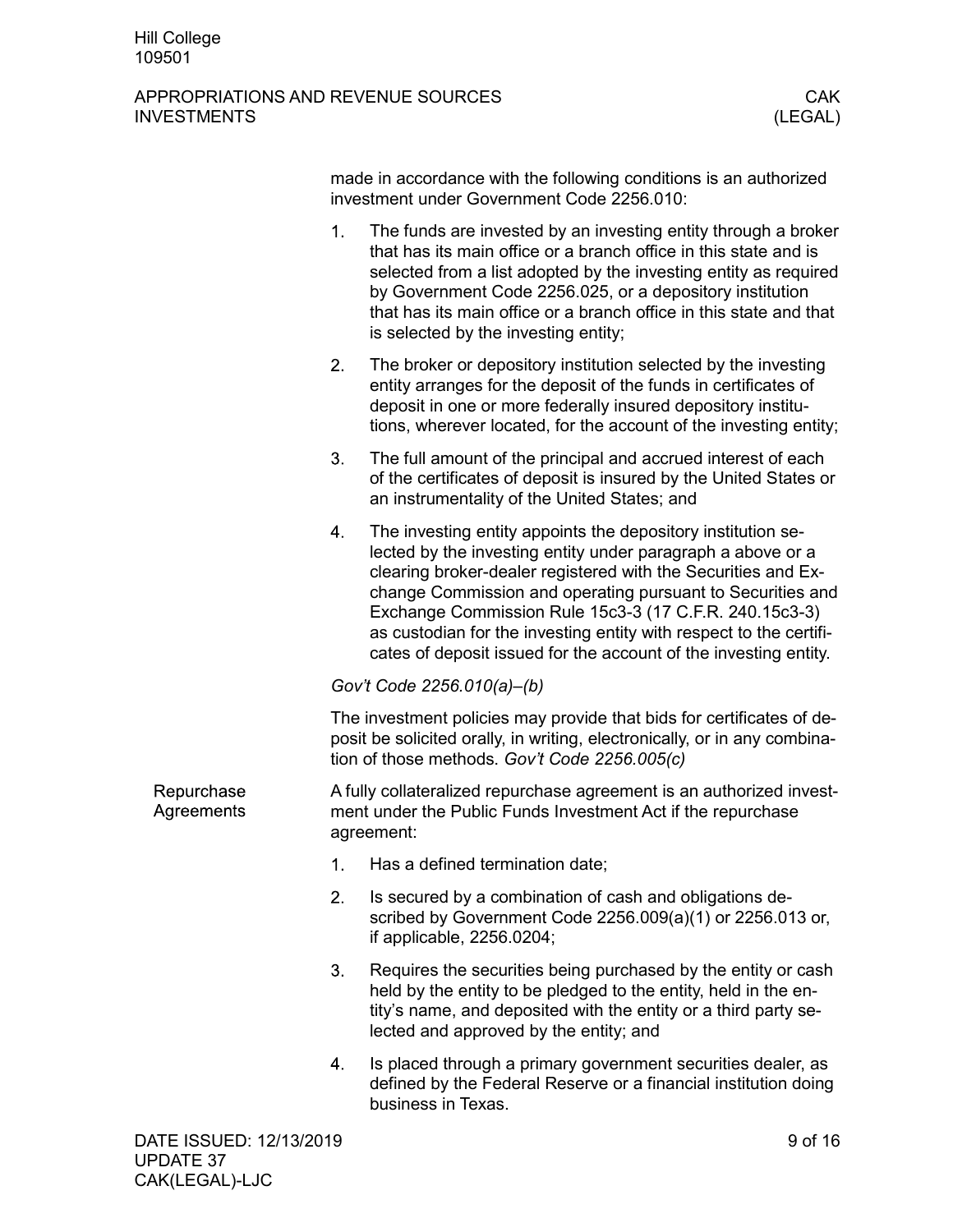|         |                           |                                                                                                                                                                                                                                                                                                                                                                                                                                                                             | Notwithstanding any other law, the term of any reverse security re-<br>purchase agreement may not exceed 90 days after the date the re-<br>verse security repurchase agreement is delivered. Money received<br>by an entity under the terms of a reverse security repurchase<br>agreement shall be used to acquire additional authorized invest-<br>ments, but the term of the authorized investments acquired must<br>mature not later than the expiration date stated in the reverse se-<br>curity repurchase agreement. |  |  |  |  |
|---------|---------------------------|-----------------------------------------------------------------------------------------------------------------------------------------------------------------------------------------------------------------------------------------------------------------------------------------------------------------------------------------------------------------------------------------------------------------------------------------------------------------------------|----------------------------------------------------------------------------------------------------------------------------------------------------------------------------------------------------------------------------------------------------------------------------------------------------------------------------------------------------------------------------------------------------------------------------------------------------------------------------------------------------------------------------|--|--|--|--|
|         |                           | Government Code 1371.059(c) applies to the execution of a repur-<br>chase agreement by an investing entity.                                                                                                                                                                                                                                                                                                                                                                 |                                                                                                                                                                                                                                                                                                                                                                                                                                                                                                                            |  |  |  |  |
|         |                           | A "repurchase agreement" means a simultaneous agreement to<br>buy, hold for a specified time, and sell back at a future date obliga-<br>tions described by Section $2256.009(a)(1)$ or $2256.013$ or, if appli-<br>cable, 2256.0204, at a market value at the time the funds are dis-<br>bursed of not less than the principal amount of the funds<br>disbursed. The term includes a direct security repurchase agree-<br>ment and a reverse security repurchase agreement. |                                                                                                                                                                                                                                                                                                                                                                                                                                                                                                                            |  |  |  |  |
|         |                           |                                                                                                                                                                                                                                                                                                                                                                                                                                                                             | Gov't Code 2256.011                                                                                                                                                                                                                                                                                                                                                                                                                                                                                                        |  |  |  |  |
|         | <b>Securities Lending</b> | A securities lending program is an authorized investment if:                                                                                                                                                                                                                                                                                                                                                                                                                |                                                                                                                                                                                                                                                                                                                                                                                                                                                                                                                            |  |  |  |  |
| Program |                           | 1.                                                                                                                                                                                                                                                                                                                                                                                                                                                                          | The value of securities loaned must not be less than 100 per-<br>cent collateralized, including accrued income, and the loan<br>must allow for termination at any time;                                                                                                                                                                                                                                                                                                                                                    |  |  |  |  |
|         |                           | 2.                                                                                                                                                                                                                                                                                                                                                                                                                                                                          | The loan must be secured by:                                                                                                                                                                                                                                                                                                                                                                                                                                                                                               |  |  |  |  |
|         |                           |                                                                                                                                                                                                                                                                                                                                                                                                                                                                             | Pledged securities described by Government Code<br>a.<br>2256.009;                                                                                                                                                                                                                                                                                                                                                                                                                                                         |  |  |  |  |
|         |                           |                                                                                                                                                                                                                                                                                                                                                                                                                                                                             | Pledged irrevocable letters of credit issued by a bank<br>b.<br>that is organized and existing under the laws of the<br>United States or any other state and continuously rated<br>by at least one nationally recognized investment rating<br>firm at not less than A or its equivalent; or                                                                                                                                                                                                                                |  |  |  |  |
|         |                           |                                                                                                                                                                                                                                                                                                                                                                                                                                                                             | Cash invested in accordance with Government Code<br>c.<br>2256.009, 2256.013, 2256.014, or 2256.016;                                                                                                                                                                                                                                                                                                                                                                                                                       |  |  |  |  |
|         |                           | 3.                                                                                                                                                                                                                                                                                                                                                                                                                                                                          | The terms of the loan require that the securities being held as<br>collateral be pledged to the investing entity, held in the invest-<br>ing entity's name, and deposited at the time the investment is<br>made with the entity or with a third party selected by or ap-<br>proved by the investing entity; and                                                                                                                                                                                                            |  |  |  |  |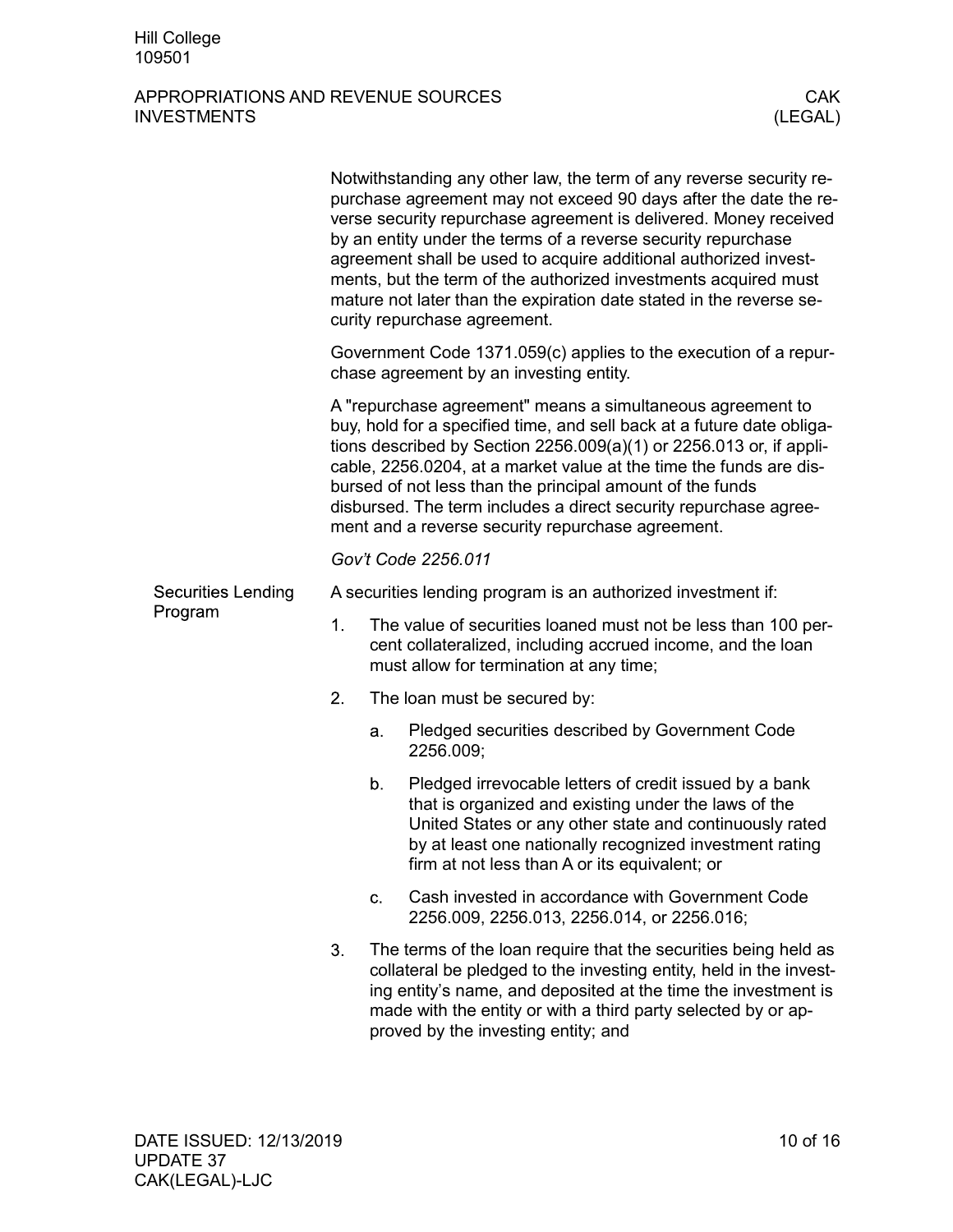|                         | 4.                                                                               | The loan must be placed through a primary government secu-<br>rities dealer, as defined by 5 C.F.R. 6801.102(f), as that regu-<br>lation existed on September 1, 2003, or a financial institution<br>doing business in this state.                                                                                                                        |  |  |
|-------------------------|----------------------------------------------------------------------------------|-----------------------------------------------------------------------------------------------------------------------------------------------------------------------------------------------------------------------------------------------------------------------------------------------------------------------------------------------------------|--|--|
|                         |                                                                                  | An agreement to lend securities under a securities lending program<br>must have a term of one year or less.                                                                                                                                                                                                                                               |  |  |
|                         | Gov't Code 2256.0115                                                             |                                                                                                                                                                                                                                                                                                                                                           |  |  |
| Banker's<br>Acceptance  | A banker's acceptance is an authorized investment if the banker's<br>acceptance: |                                                                                                                                                                                                                                                                                                                                                           |  |  |
|                         | 1.                                                                               | Has a stated maturity of 270 days or fewer from the date of is-<br>suance;                                                                                                                                                                                                                                                                                |  |  |
|                         | 2.                                                                               | Will be, in accordance with its terms, liquidated in full at ma-<br>turity;                                                                                                                                                                                                                                                                               |  |  |
|                         | 3.                                                                               | Is eligible for collateral for borrowing from a Federal Reserve<br>Bank; and                                                                                                                                                                                                                                                                              |  |  |
|                         | 4.                                                                               | Is accepted by a bank organized and existing under the laws<br>of the United States or any state, if the short-term obligations<br>of the bank, or of a bank holding company of which the bank<br>is the largest subsidiary, are rated not less than A-1 or P-1 or<br>an equivalent rating by at least one nationally recognized<br>credit rating agency. |  |  |
|                         |                                                                                  | Gov't Code 2256.012                                                                                                                                                                                                                                                                                                                                       |  |  |
| <b>Commercial Paper</b> | Commercial paper is an authorized investment if the commercial<br>paper:         |                                                                                                                                                                                                                                                                                                                                                           |  |  |
|                         | 1.                                                                               | Has a stated maturity of 365 days or fewer from the date of is-<br>suance; and                                                                                                                                                                                                                                                                            |  |  |
|                         | 2.                                                                               | Is rated not less than A1-1 or P-1 or an equivalent rating by at<br>least two nationally recognized credit rating agencies, or by<br>one nationally recognized credit rating agency and is fully se-<br>cured by an irrevocable letter of credit issued by a bank orga-<br>nized and existing under the laws of the United States or any<br>state.        |  |  |
|                         |                                                                                  | Gov't Code 2256.013                                                                                                                                                                                                                                                                                                                                       |  |  |
| <b>Mutual Funds</b>     |                                                                                  | A no-load money market mutual fund is an authorized investment if<br>the mutual fund:                                                                                                                                                                                                                                                                     |  |  |
|                         | 1.                                                                               | Is registered with and regulated by the Securities and Ex-<br>change Commission;                                                                                                                                                                                                                                                                          |  |  |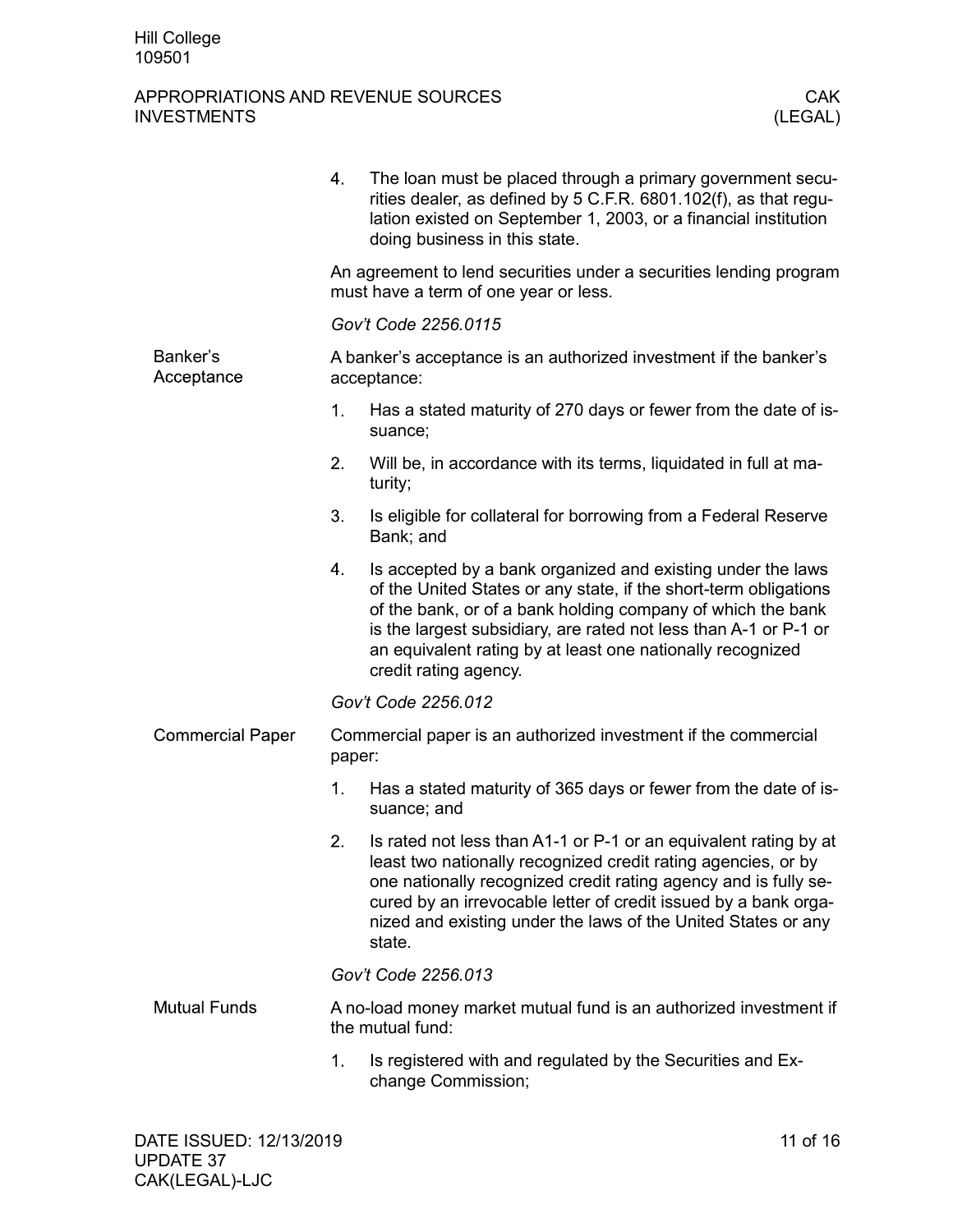|                          | 2.                                                                                                                                                                                                                                                                                               | Provides the investing entity with a prospectus and other in-<br>formation required by the Securities and Exchange Act of<br>1934 (15 U.S.C. 78a et seq.) or the Investment Company Act<br>of 1940 (15 U.S.C. 80a-1 et seq.); and                                                                                                                                                 |  |  |
|--------------------------|--------------------------------------------------------------------------------------------------------------------------------------------------------------------------------------------------------------------------------------------------------------------------------------------------|-----------------------------------------------------------------------------------------------------------------------------------------------------------------------------------------------------------------------------------------------------------------------------------------------------------------------------------------------------------------------------------|--|--|
|                          | 3.                                                                                                                                                                                                                                                                                               | Complies with federal Securities and Exchange Commission<br>Rule 2a-7 (17 C.F.R. Section 270.2a-7), promulgated under<br>the Investment Company Act of 1940 (15 U.S.C. Section 80a-<br>1 et seq.).                                                                                                                                                                                |  |  |
|                          | A no-load mutual fund is an authorized investment if the mutual<br>fund:                                                                                                                                                                                                                         |                                                                                                                                                                                                                                                                                                                                                                                   |  |  |
|                          | 1.                                                                                                                                                                                                                                                                                               | Is registered with the Securities and Exchange Commission;                                                                                                                                                                                                                                                                                                                        |  |  |
|                          | 2.                                                                                                                                                                                                                                                                                               | Has an average weighted maturity of less than two years; and                                                                                                                                                                                                                                                                                                                      |  |  |
|                          | 3.                                                                                                                                                                                                                                                                                               | Either has a duration of one year or more and is invested ex-<br>clusively in obligations approved by Government Code Chap-<br>ter 2256, Subchapter A, regarding authorized investments<br>(Public Funds Investment Act) or has a duration of less than<br>one year and the investment portfolio is limited to investment<br>grade securities, excluding asset-backed securities. |  |  |
|                          | Investments in no-load money market mutual funds shall be limited<br>to the percentages authorized by Government Code 2256.014(c).<br>In addition, the investing entity may not invest any portion of bond<br>proceeds, reserves, and funds held for debt service, in no-load mu-<br>tual funds. |                                                                                                                                                                                                                                                                                                                                                                                   |  |  |
|                          |                                                                                                                                                                                                                                                                                                  | Gov't Code 2256.014                                                                                                                                                                                                                                                                                                                                                               |  |  |
| Guaranteed<br>Investment |                                                                                                                                                                                                                                                                                                  | A guaranteed investment contract is an authorized investment for<br>bond proceeds if the guaranteed investment contract:                                                                                                                                                                                                                                                          |  |  |
| Contracts                | 1.                                                                                                                                                                                                                                                                                               | Has a defined termination date;                                                                                                                                                                                                                                                                                                                                                   |  |  |
|                          | 2.                                                                                                                                                                                                                                                                                               | Is secured by obligations described by Government Code<br>2256.009(a)(1), excluding those obligations described by Sec-<br>tion 2256.009(b), in an amount at least equal to the amount of<br>bond proceeds invested under the contract; and                                                                                                                                       |  |  |
|                          | 3.                                                                                                                                                                                                                                                                                               | Is pledged to the entity and deposited with the entity or with a<br>third party selected and approved by the entity.                                                                                                                                                                                                                                                              |  |  |
|                          |                                                                                                                                                                                                                                                                                                  | Bond proceeds, other than bond proceeds representing re-<br>serves and funds maintained for debt service purposes, may<br>not be invested in a guaranteed investment contract with a<br>term longer than five years from the date of issuance of the<br>bonds.                                                                                                                    |  |  |
|                          |                                                                                                                                                                                                                                                                                                  | To be eligible as an authorized investment:                                                                                                                                                                                                                                                                                                                                       |  |  |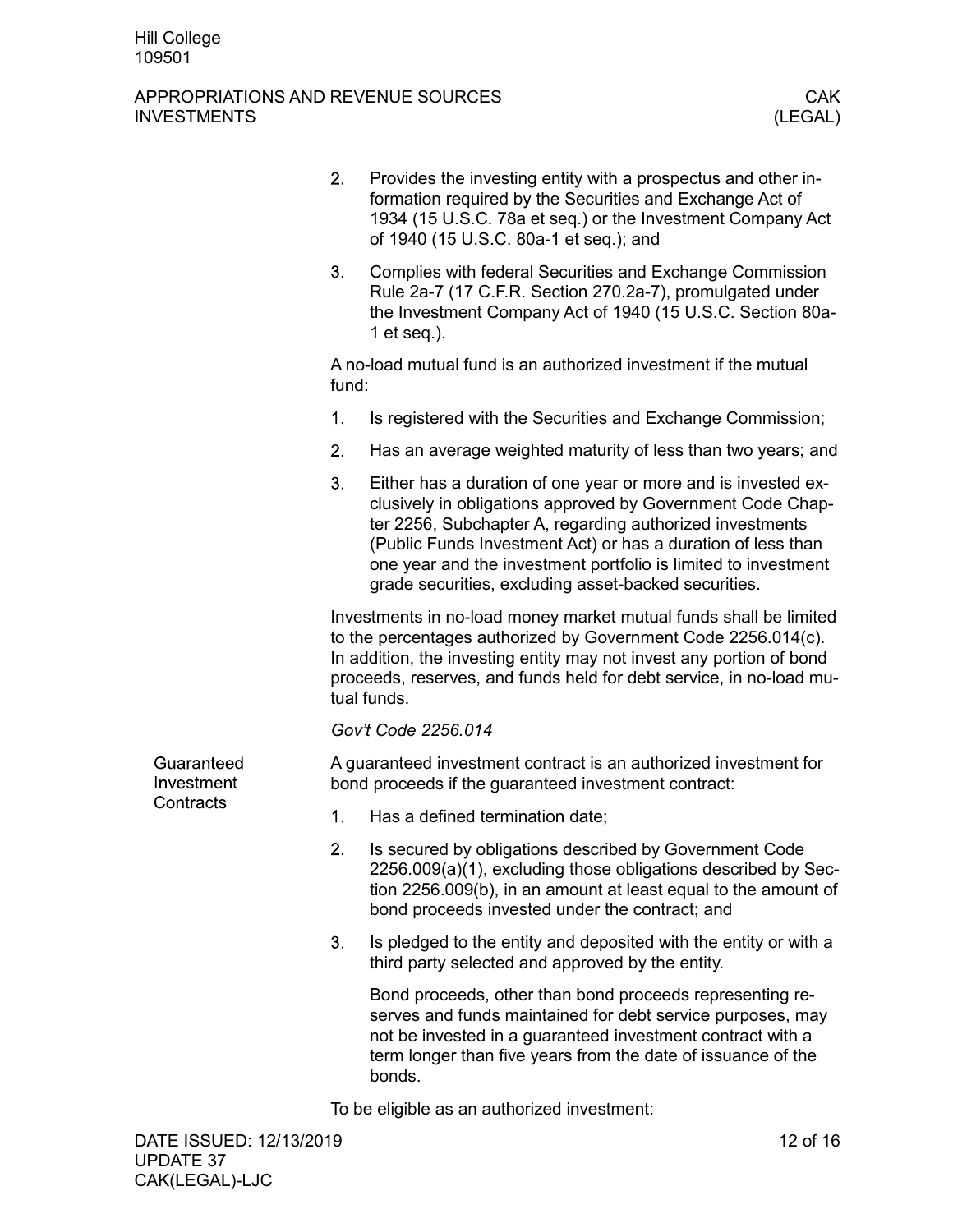|                         | 1. | The governing body of the entity must specifically authorize<br>guaranteed investment contracts as eligible investments in<br>the order, ordinance, or resolution authorizing the issuance of<br>bonds;                                                                                                                                                   |
|-------------------------|----|-----------------------------------------------------------------------------------------------------------------------------------------------------------------------------------------------------------------------------------------------------------------------------------------------------------------------------------------------------------|
|                         | 2. | The entity must receive bids from at least three separate pro-<br>viders with no material financial interest in the bonds from<br>which proceeds were received;                                                                                                                                                                                           |
|                         | 3. | The entity must purchase the highest yielding guaranteed in-<br>vestment contract for which a qualifying bid is received;                                                                                                                                                                                                                                 |
|                         | 4. | The price of the guaranteed investment contract must take<br>into account the reasonably expected drawdown schedule for<br>the bond proceeds to be invested; and                                                                                                                                                                                          |
|                         | 5. | The provider must certify the administrative costs reasonably<br>expected to be paid to third parties in connection with the<br>guaranteed investment contract.                                                                                                                                                                                           |
|                         |    | Government Code 1371.059(c) applies to the execution of a guar-<br>anteed investment contract by an investing entity.                                                                                                                                                                                                                                     |
|                         |    | Gov't Code 2256.015                                                                                                                                                                                                                                                                                                                                       |
| <b>Investment Pools</b> |    | A public funds investment pool is an authorized investment if it<br>meets the requirements of Government Code 2256.016 and<br>2256.019, including that the governing body of the entity authorizes<br>the investment in the particular pool by rule, order, ordinance, or<br>resolution, as appropriate. Gov't Code 2256.016, .019                        |
| Hedging<br>Transactions |    | A hedging transaction is an authorized investment if an eligible en-<br>tity meets the requirements of Government Code 2256.0206.                                                                                                                                                                                                                         |
|                         |    | "Eligible entity" means a political subdivision, including a college<br>district, that has:                                                                                                                                                                                                                                                               |
|                         | 1. | A principal amount of at least \$250 million in outstanding long-<br>term indebtedness, long-term indebtedness proposed to be<br>issued, or a combination of outstanding long-term indebted-<br>ness and long-term indebtedness proposed to be issued; and                                                                                                |
|                         | 2. | Outstanding long-term indebtedness that is rated in one of the<br>four highest rating categories for long-term debt instruments<br>by a nationally recognized rating agency for municipal securi-<br>ties, without regard to the effect of any credit agreement or<br>other form of credit enhancement entered into in connection<br>with the obligation. |
|                         |    | $\sim$ $\mu$ Cade 2256 2206                                                                                                                                                                                                                                                                                                                               |

*Gov't Code 2256.0206*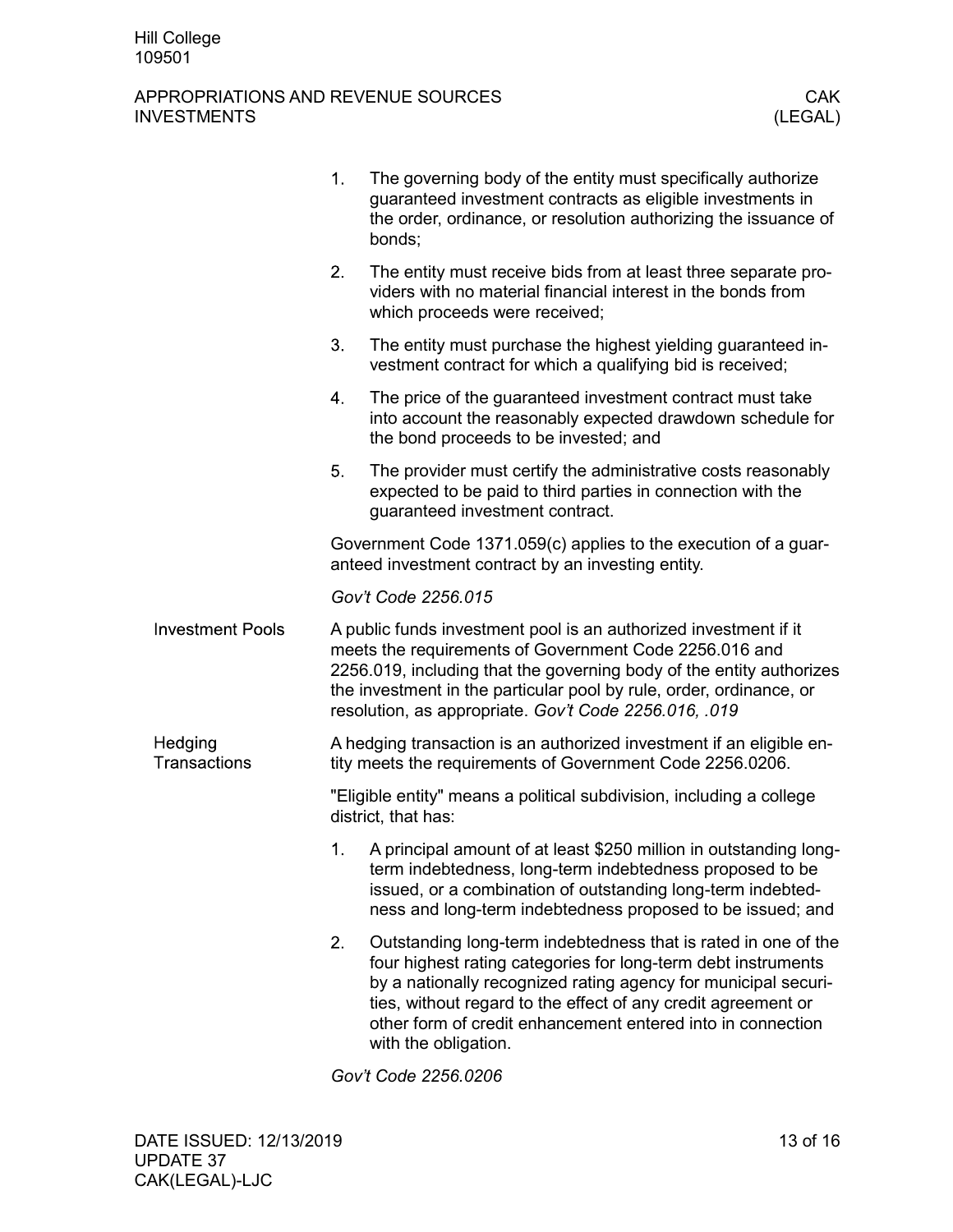| <b>Funds from Mineral</b><br><b>Rights</b>                                             | The governing board of a public junior college district may invest<br>funds received by the district from a lease or contract for the man-<br>agement and development of land owned by the district and leased<br>for oil, gas, or other mineral development in any investment author-<br>ized to be made by a trustee under Property Code Title 9, Subtitle<br>B (Texas Trust Code). |                                                                                                                                                                                                                                                                                                                                                                                                 |  |  |  |
|----------------------------------------------------------------------------------------|---------------------------------------------------------------------------------------------------------------------------------------------------------------------------------------------------------------------------------------------------------------------------------------------------------------------------------------------------------------------------------------|-------------------------------------------------------------------------------------------------------------------------------------------------------------------------------------------------------------------------------------------------------------------------------------------------------------------------------------------------------------------------------------------------|--|--|--|
|                                                                                        | Funds invested by the governing board of a public junior college<br>district under this section shall be segregated and accounted for<br>separately from other funds of the district.                                                                                                                                                                                                 |                                                                                                                                                                                                                                                                                                                                                                                                 |  |  |  |
|                                                                                        | Gov't Code 2256.0207                                                                                                                                                                                                                                                                                                                                                                  |                                                                                                                                                                                                                                                                                                                                                                                                 |  |  |  |
| Authorized<br>Investments<br>Specific to<br>Institutions of<br><b>Higher Education</b> | In addition to the authorized investments permitted by Government<br>Code Chapter 2256, Subchapter A, an institution of higher educa-<br>tion may purchase, sell, and invest its funds and funds under its<br>control in the following:                                                                                                                                               |                                                                                                                                                                                                                                                                                                                                                                                                 |  |  |  |
|                                                                                        | 1.                                                                                                                                                                                                                                                                                                                                                                                    | Cash management and fixed income funds sponsored by or-<br>ganizations exempt from federal income taxation under Sec-<br>tion 501(f), Internal Revenue Code of 1986, 26 U.S.C. Section<br>(f);                                                                                                                                                                                                  |  |  |  |
|                                                                                        | 2.                                                                                                                                                                                                                                                                                                                                                                                    | Negotiable certificates of deposit issued by a bank that has a<br>certificate of deposit rating of at least 1 or the equivalent by a<br>nationally recognized credit rating agency or that is associ-<br>ated with a holding company having a commercial paper rat-<br>ing of at least A-1, P-1, or the equivalent by a nationally rec-<br>ognized credit rating agency; and                    |  |  |  |
|                                                                                        | 3.                                                                                                                                                                                                                                                                                                                                                                                    | Corporate bonds, debentures, or similar debt obligations rated<br>by a nationally recognized investment rating firm in one of the<br>two highest long-term rating categories, without regard to gra-<br>dations within those categories.                                                                                                                                                        |  |  |  |
|                                                                                        | Gov't Code 2256.020                                                                                                                                                                                                                                                                                                                                                                   |                                                                                                                                                                                                                                                                                                                                                                                                 |  |  |  |
| Change in Law                                                                          |                                                                                                                                                                                                                                                                                                                                                                                       | Except as provided by Government Code Chapter 2270, an entity<br>is not required to liquidate investments that were authorized invest-<br>ments at the time of purchase. Gov't Code 2256.017                                                                                                                                                                                                    |  |  |  |
| Loss of Required<br>Rating                                                             |                                                                                                                                                                                                                                                                                                                                                                                       | An investment that requires a minimum rating under Government<br>Code Chapter 2256 does not qualify as an authorized investment<br>during the period the investment does not have the minimum rat-<br>ing. An entity shall take all prudent measures that are consistent<br>with its investment policy to liquidate an investment that does not<br>have the minimum rating. Gov't Code 2256.021 |  |  |  |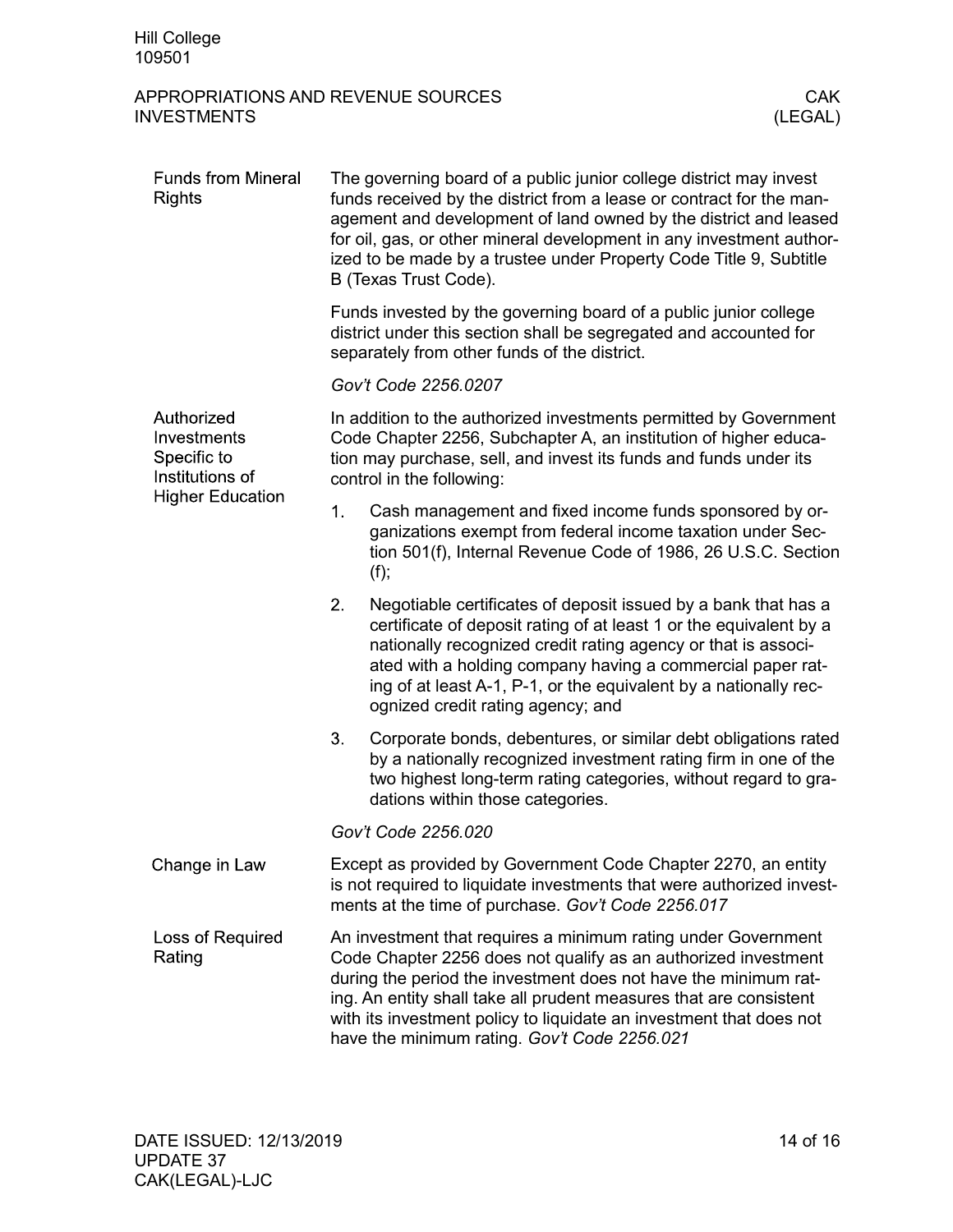| <b>Investment of Bond</b><br><b>Proceeds and</b><br><b>Pledged Revenue</b> | The investment officer of a local government, including a college<br>district, may invest bond proceeds or pledged revenue only to the<br>extent permitted by Government Code Chapter 2256, in accord-<br>ance with: |                                                                                                                                                                                                                                                                                                                                                                                                                         |  |  |
|----------------------------------------------------------------------------|----------------------------------------------------------------------------------------------------------------------------------------------------------------------------------------------------------------------|-------------------------------------------------------------------------------------------------------------------------------------------------------------------------------------------------------------------------------------------------------------------------------------------------------------------------------------------------------------------------------------------------------------------------|--|--|
|                                                                            | 1.                                                                                                                                                                                                                   | Statutory provisions governing the debt issuance or the<br>agreement, as applicable; and                                                                                                                                                                                                                                                                                                                                |  |  |
|                                                                            | 2.                                                                                                                                                                                                                   | The local government's investment policy regarding the debt<br>issuance or the agreement, as applicable.                                                                                                                                                                                                                                                                                                                |  |  |
|                                                                            |                                                                                                                                                                                                                      | "Pledged revenue" means money pledged to the payment of or as<br>security for bonds or other indebtedness issued by a local govern-<br>ment; obligations under a lease, installment sale, or other agree-<br>ment of a local government; or certificates of participation in a debt<br>or obligation.                                                                                                                   |  |  |
|                                                                            |                                                                                                                                                                                                                      | Gov't Code 2256.0208                                                                                                                                                                                                                                                                                                                                                                                                    |  |  |
| <b>Investment of Debt</b><br><b>Service Funds</b>                          | district.                                                                                                                                                                                                            | A school district, including a junior college district, may enter into a<br>contract with a term not to exceed seven years to purchase invest-<br>ments with the proceeds of taxes levied or to be levied by the dis-<br>trict for the purpose of paying debt service on bonds issued by the                                                                                                                            |  |  |
|                                                                            |                                                                                                                                                                                                                      | A contract under this section may provide for the purchase of in-<br>vestments at a stated yield or yields.                                                                                                                                                                                                                                                                                                             |  |  |
|                                                                            |                                                                                                                                                                                                                      | Before entering a contract under this section, a school district must<br>solicit and receive bids from at least three separate providers. The<br>district must accept the qualifying bid that provides for the highest<br>yield investments over the term of the contract.                                                                                                                                              |  |  |
|                                                                            |                                                                                                                                                                                                                      | A contract under this section may provide only for the purchase of<br>an obligation described by Government Code 2256.009(a)(1),<br>other than an obligation described by Government Code<br>2256.009(b).                                                                                                                                                                                                               |  |  |
|                                                                            |                                                                                                                                                                                                                      | Education Code 45.112                                                                                                                                                                                                                                                                                                                                                                                                   |  |  |
| <b>General Deposits</b>                                                    |                                                                                                                                                                                                                      | The governing board of each institution of higher education may in-<br>vest the funds received as general deposits authorized by Educa-<br>tion Code 54.502 in the manner provided under either Education<br>Code 51.003 or 51.0031. Education Code 54.5022                                                                                                                                                             |  |  |
| <b>Sellers of</b><br><b>Investments</b>                                    |                                                                                                                                                                                                                      | A written copy of the investment policy shall be presented to any<br>business organization offering to engage in an investment transac-<br>tion with an investing entity. For purposes of Government Code<br>2256.005, "business organization" means an investment pool or an<br>investment management firm under contract with an investing en-<br>tity to invest or manage the entity's investment portfolio that has |  |  |